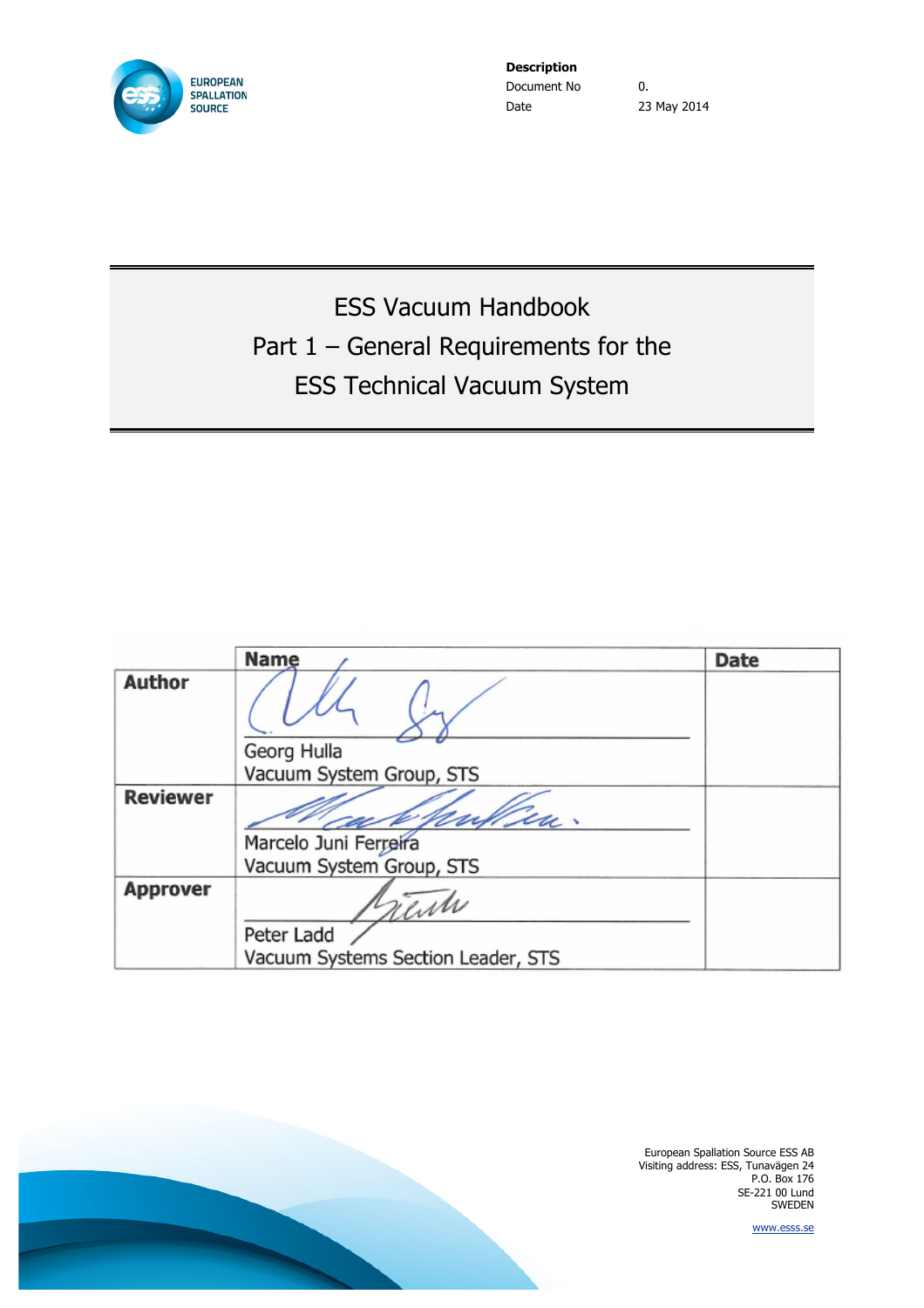Document No 0. Date 23 May 2014

# **Document Revision History**

| <b>Version</b> | <b>Reason for revision</b> | <b>Date</b> |
|----------------|----------------------------|-------------|
|                | New Document               | 2013-05-23  |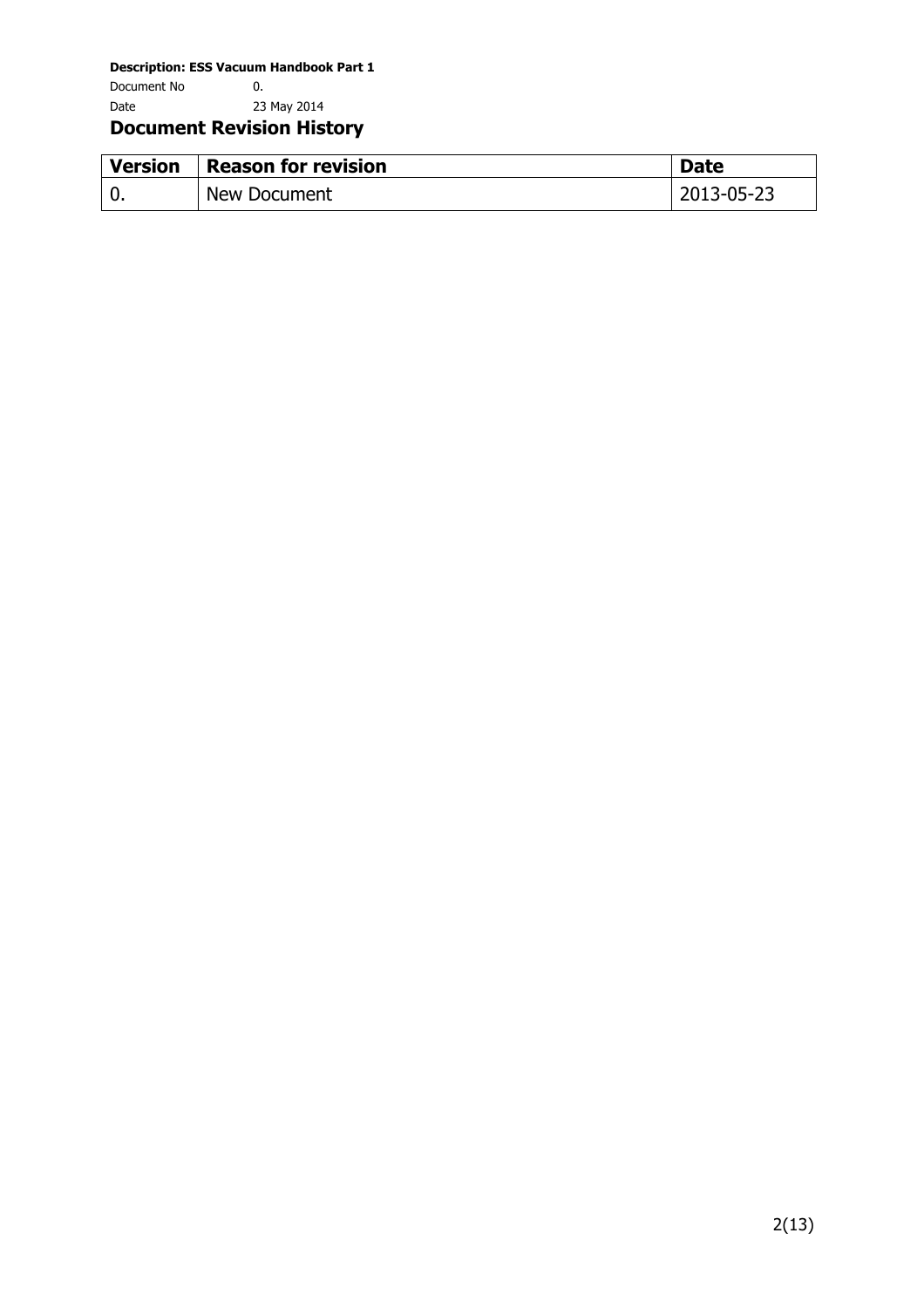# **Table of Contents**

| 2. |  |
|----|--|
| З. |  |
| 4. |  |
|    |  |
|    |  |
|    |  |
|    |  |
|    |  |
|    |  |
|    |  |
|    |  |
|    |  |
|    |  |
|    |  |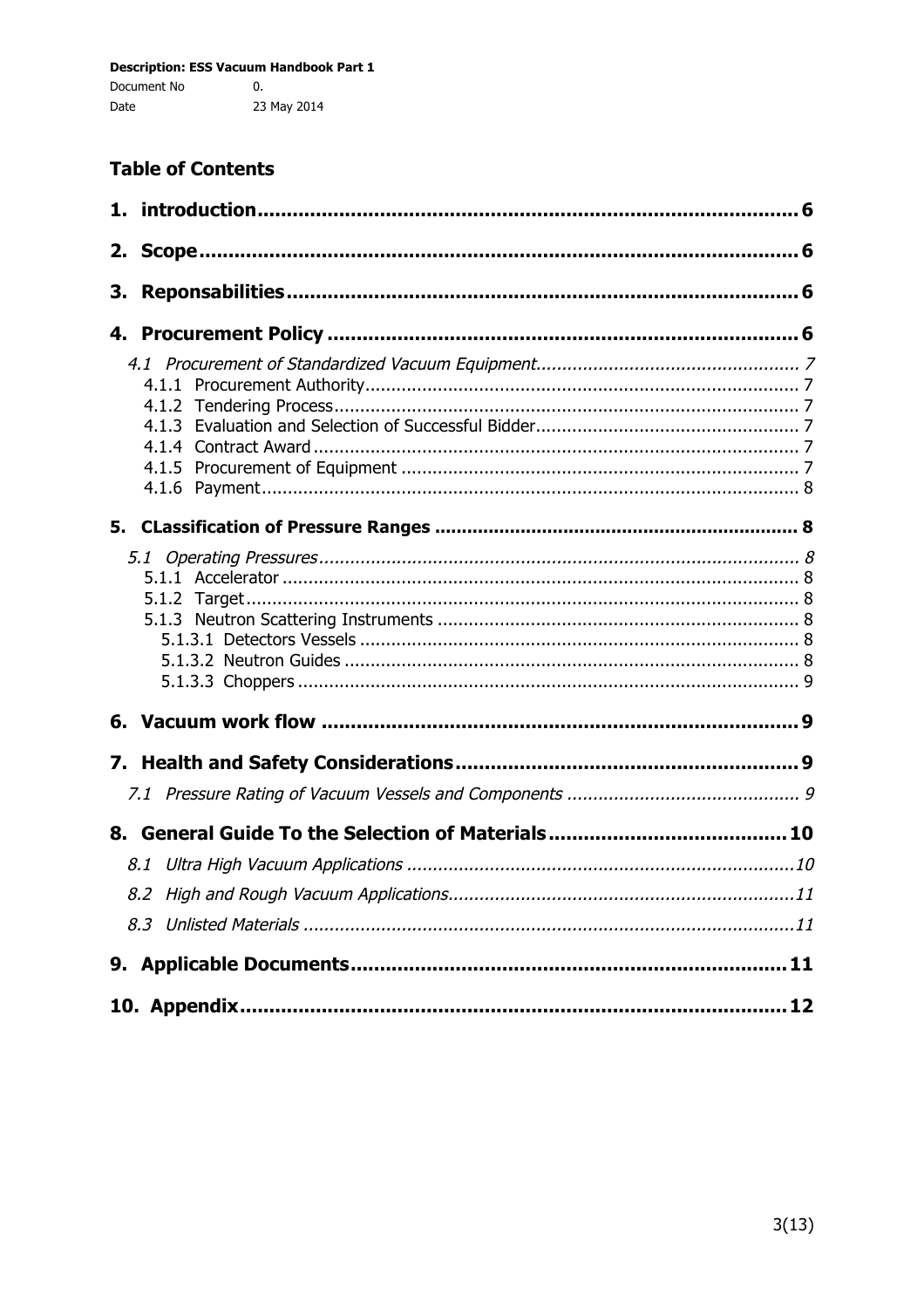Document No 0. Date 23 May 2014

**Abbreviations:**

| <b>ASTM</b>  | American Society for Testing and Materials      |
|--------------|-------------------------------------------------|
| <b>AISI</b>  | American Iron and Steel Institute               |
| AMU          | <b>Atomic Mass Unit</b>                         |
| CCG          | Cold Cathode Gauge                              |
| <b>DC</b>    | <b>Direct Current</b>                           |
| <b>DIN</b>   | Deutsches Institut für Normung                  |
| DN           | Nominal Diameter                                |
| <b>ESHR</b>  | <b>Essential Health and Safety Requirements</b> |
| <b>ESR</b>   | Electro Slag Remelted                           |
| <b>ESS</b>   | <b>European Spallation Source</b>               |
| <b>EU</b>    | European Union                                  |
| HC           | Hydrocarbon                                     |
| ICS          | <b>Integrated Control System</b>                |
| <b>IKC</b>   | <b>In-Kind Contributor</b>                      |
| IP           | Ion Pump                                        |
| <b>IPC</b>   | Ion Pump Controller                             |
| <b>ISO</b>   | International Organization for Standardization  |
| <b>LINAC</b> | Linear Accelerator                              |
| <b>MPC</b>   | Mobile Pumping Cart                             |
| <b>MSLD</b>  | Mass Spectrometer Leak Detector                 |
| <b>NCR</b>   | Non-Conformity Report                           |
| <b>NDT</b>   | <b>Non-Destructive Testing</b>                  |
| <b>NE</b>    | Nitrogen Equivalent                             |
| <b>NEG</b>   | Non-Evaporable Getter                           |
| QA           | <b>Quality Assurance</b>                        |
| <b>QC</b>    | <b>Quality Control</b>                          |
| RF           | Radio-Frequency                                 |
| <b>RGA</b>   | Residual Gas Analyzer                           |
| SI           | <b>International System of Units</b>            |
| SOW          | <b>Statement Of Work</b>                        |
| <b>SRF</b>   | <b>Superconducting Radio-Frequency</b>          |
| <b>TCG</b>   | Thermal Conductivity Gauge                      |
| <b>TMP</b>   | Turbo-Molecular Pump                            |
| <b>US</b>    | Ultra-Sound                                     |
| <b>VESM</b>  | Vacuum Equipment Standardization Manual         |
| VG           | Vacuum Group                                    |
| <b>VGL</b>   | Vacuum Group Section Leader                     |
| <b>VHB</b>   | Vacuum Handbook                                 |
| <b>VTM</b>   | <b>Vacuum Test Manual</b>                       |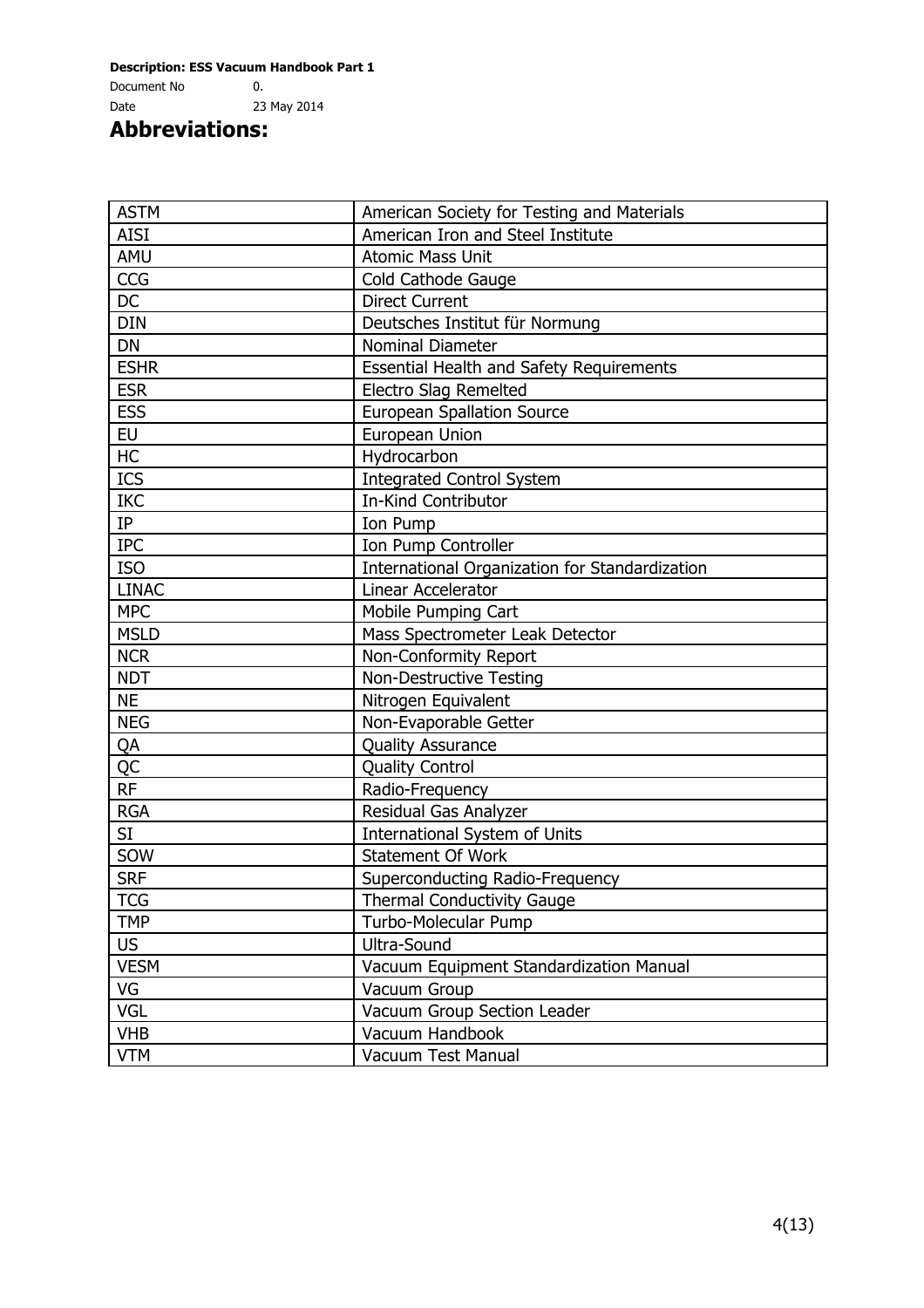**Description: ESS Vacuum Handbook Part 1** Document No 0. Date 23 May 2014

# **Nomenclatures:**

| <b>CF</b>   | Conflat ™ by Varian Corp.              |
|-------------|----------------------------------------|
| <b>EDPM</b> | Ethylene Propylene Diene Monomer       |
| <b>FFKM</b> | Perfluoroelastomer (Kalrez or Chemraz) |
| <b>FKM</b>  | Fluoroelastomer (Viton)                |
| <b>HV</b>   | <b>High Vacuum</b>                     |
| LV          | Low (rough) Vacuum)                    |
| <b>MV</b>   | Medium Vacuum                          |
| <b>OFHC</b> | Oxygen-Free High Conductivity ™        |
| <b>UHV</b>  | Ultra-High Vacuum                      |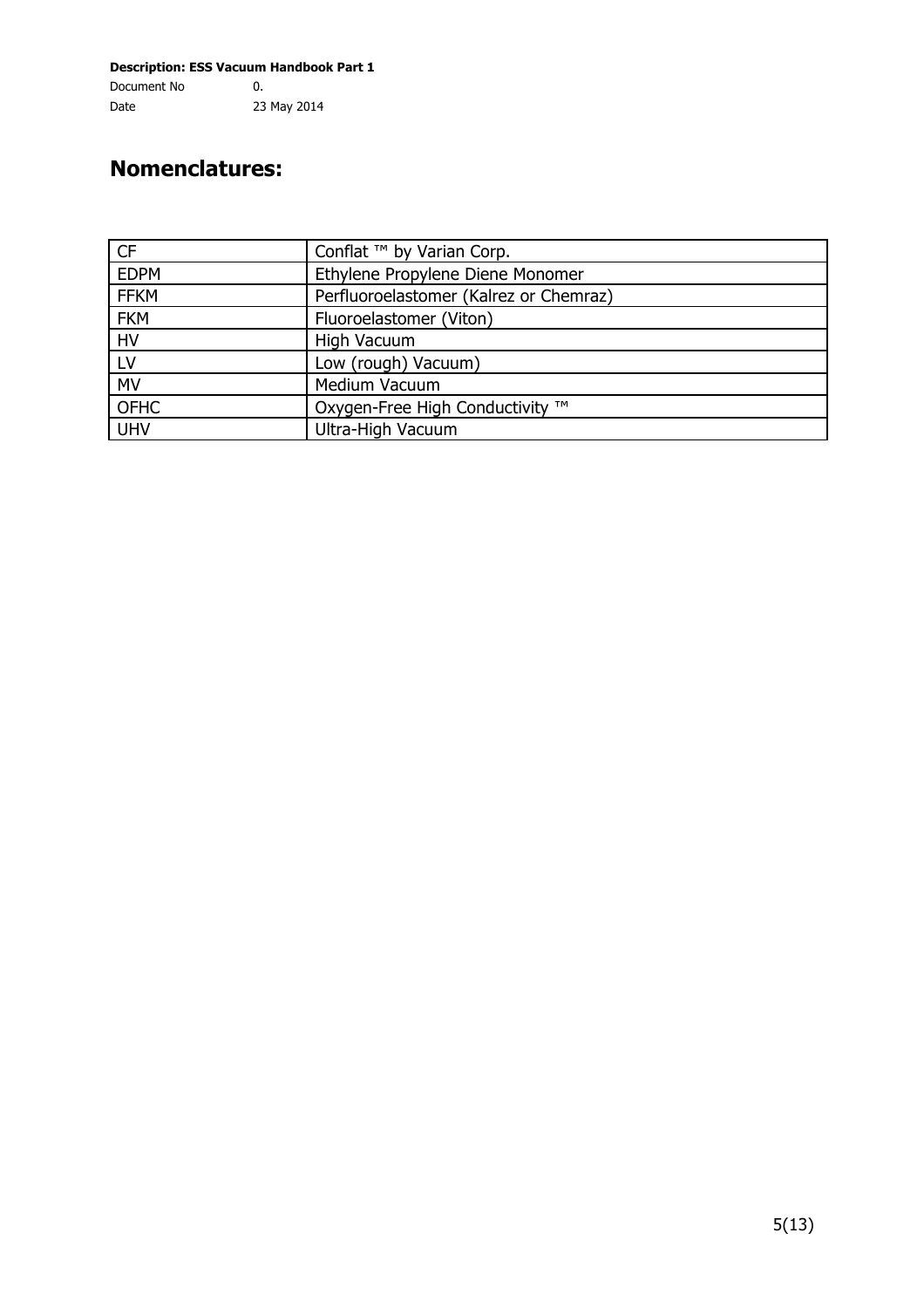# **1. INTRODUCTION**

The European Spallation Source (ESS) is an accelerator-driven neutron spallation source. The linear accelerator (LINAC) of which is a critical component. The role of the accelerator is to create protons at the ion source, accelerates them to an appropriate energy, and steers them onto the target to create neutrons via the spallation process for use by a suite of research instruments.

# **2. SCOPE**

The ESS Vacuum Handbook comprises four (4) parts:

ESS Vacuum Handbook Part 1 – General Requirements for the ESS Technical Vacuum Systems,

ESS Vacuum Handbook Part 2 – Vacuum Equipment Standardization,

ESS Vacuum Handbook Part 3 – Vacuum Design & Fabrication, and

ESS Vacuum Handbook Part 4 – Vacuum Test Manual

This Vacuum Handbook (VH) part 1 provides guidelines, and imposes requirements where necessary, for the definition of equipment and processes associated with the vacuum systems of the Accelerator, Target and Neutron Instruments. The VH is applicable to all vacuum components and systems exposed to a technical vacuum environment.

This VH, a level 2 requirement, is to ensure that consistent standards are employed throughout all the accelerator, target and neutron instrument vacuum systems and hardware.

This VH will be periodically updated throughout the life of the ESS project.

All queries or additional information concerning the contents of this handbook should be addressed to the ESS Vacuum Group Section Leader (VGL).

# **3. REPONSABILITIES**

The ESS vacuum team has overall responsibility for all technical vacuum systems used on the Accelerator, Target and Neutron Scattering Instrument Systems and has the responsibility to provide guidance and on-going support and oversight to ensure the implementation of compatible vacuum designs for e.g. vacuum chambers, components and other equipment exposed to a technical vacuum environment. This responsibility extends to supporting these systems during commissioning and operations.

# **4. PROCUREMENT POLICY**

The procurement of all vacuum equipment shall conform to the rules, guidelines and directives for procurement in the EU.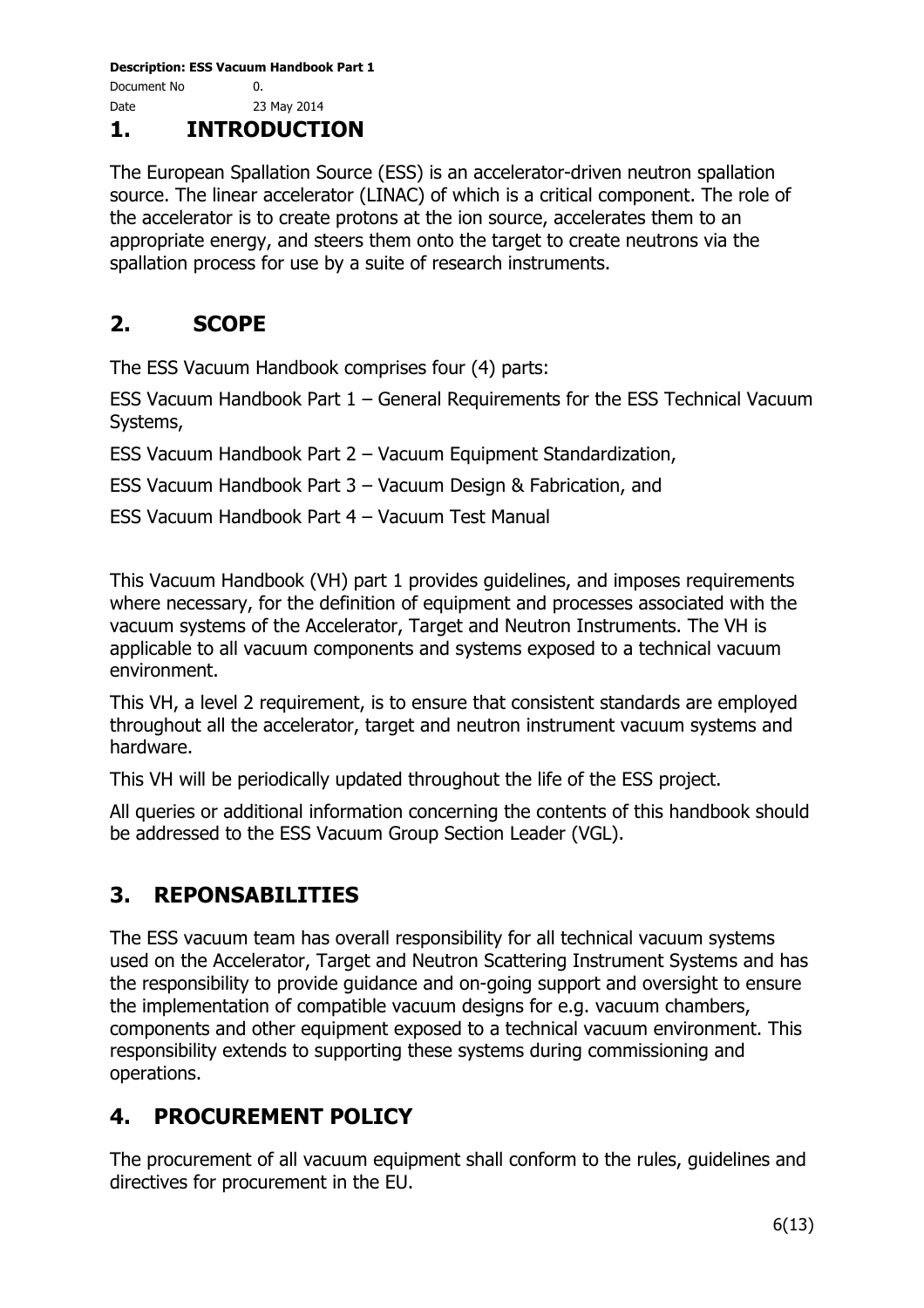Document No 0. Date 23 May 2014

### **4.1 Procurement of Standardized Vacuum Equipment**

### **4.1.1 Procurement Authority**

The ESS Procurement Department or their designee will be the procurement authority for the procurement of all non-catalogue equipment exceeding the EC Procurement Thresholds.

### **4.1.2 Tendering Process**

A public tender shall be made for all Standardized Vacuum Equipment to be procured. The procurement-tendering package shall, in general, include the following:

- Pre-qualification document, to establish that the company that will tender has the products, capabilities, experience and manufacturing controls, e.g. QA, in place to tender for that particular procurement. This pre-qualification may include a request for submission of company information on the organization, manufacturing, QA plans and similar documents.
- Statement of Work (SOW), defining as a minimum:
	- o Order of precedence of documents,
	- $\circ$  Capabilities of the company responding to the procurement,
	- o Applicable technical specifications,
	- o Quality assurance requirements
	- o Documentation requirements,
	- o Procurement quantities and delivery schedule
	- $\circ$  Spares requirements and availability of spares
	- o Access for inspection and witnessing of tests
- Technical Speciation for the equipment

### **4.1.3 Evaluation and Selection of Successful Bidder**

A full evaluation of are all tenders shall be made in conjunction with the ESS Procurement Department or their designee leading to the selection of a successful bidder.

### **4.1.4 Contract Award**

The successful bidder will be awarded a Blanket Purchasing Agreement for the supply of the equipment under this tender. This agreement will allow the procurement of the equipment directly by ESS or through the IKC (In-Kind Contributor) partner to the ESS Project.

### **4.1.5 Procurement of Equipment**

Orders placed for equipment covered by this Blanket Purchasing Agreement may be placed by ESS for shipment to ESS or directly to the IKC. Alternatively orders placed by the IKC may be shipped to directly to the IKC or to ESS. The shipping address will be specified at the time of order of the equipment.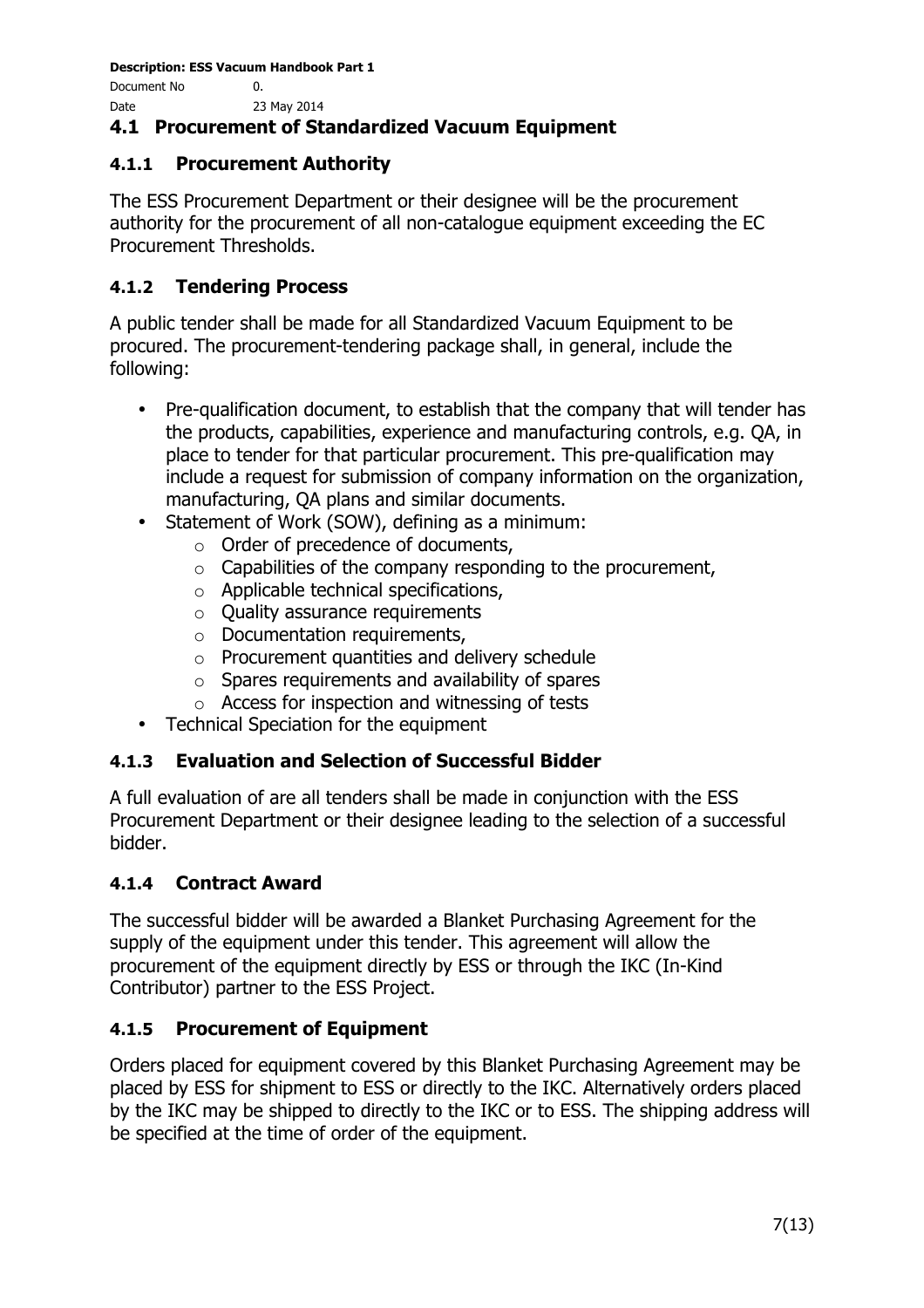**Description: ESS Vacuum Handbook Part 1** Document No 0. Date 23 May 2014

#### **4.1.6 Payment**

The options for payment of each order placed against the Blanket Purchasing Agreement are as follows:

Orders placed by ESS and paid directly by ESS.

Orders placed by ESS but paid directly by the IKC

Orders placed by the IKC and paid directly by the IKC

The payee of the purchase shall be specified at the time of order and the terms of payment will be in accordance with the Blanket Purchasing Agreement

# **5. CLASSIFICATION OF PRESSURE RANGES**

In the VH the following classes of vacuum level have been assigned to the following pressure ranges:

- Rough vacuum: From atmosphere to  $10^{-3}$  mbar
- High vacuum:  $10^{-3}$  to  $10^{-7}$  mbar
- Ultra High Vacuum (UHV):  $10^{-7}$  to  $10^{-10}$  mbar

### **5.1 Operating Pressures**

### **5.1.1 Accelerator**

Typical vacuum levels in the accelerator, except for the front-end systems, will be in the  $10^{-8}$  mbar Nitrogen equivalent (NE) range. While the pressure required to minimize interaction of the proton beam with the rest gas will be in the  $10^{-3}$  mbar range, the operational pressure is driven by the long term operation requirements of the ion pumps which requires pressures below  $10^{-6}$  mbar to achieve  $> 60.000$  hours of operation. In addition, gas flow into the cryomodules must be minimized in order to limit the mono-molecule build-up of residual gases in the cavities.

### **5.1.2 Target**

The pressure requirements for target systems are currently undefined.

### **5.1.3 Neutron Scattering Instruments**

### 5.1.3.1 Detectors Vessels

Vacuum levels required for the various detectors will vary depending on the science to be performed but will typically be in the  $10^{-2}$  to  $10^{-6}$  mbar range. The Instrument Division will specify, on a case-by-case basis, the specific vacuum requirements for each detector vessel.

### 5.1.3.2 Neutron Guides

Neutron guides will be designed to operate in the  $10^{-3}$  to  $10^{-4}$  mbar range to minimize the neutron beam interaction with the rest gas.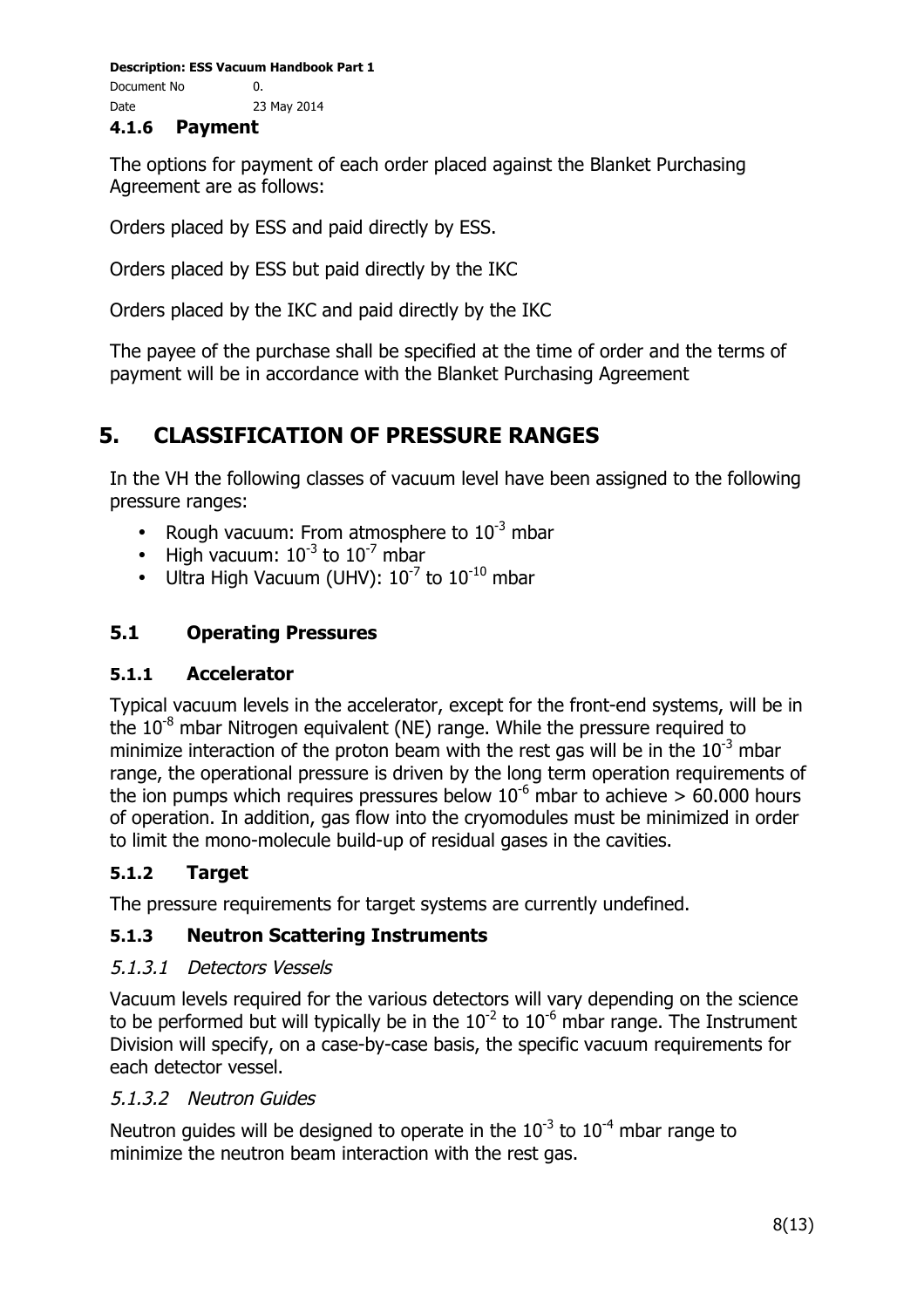**Description: ESS Vacuum Handbook Part 1** Document No 0. Date 23 May 2014 5.1.3.3 Choppers

Choppers will be designed to operate in the  $10^{-3}$  to  $10^{-4}$  mbar range to minimize the neutron beam interaction with the rest gas and minimize windage losses.

# **6. VACUUM WORK FLOW**

The following workflow is to be implemented, with applicable documents sent to the ESS vacuum group (VG) for review and/or approval.

A technical contact person shall be nominated by each group/ system/ IKC as the point of contact with the ESS VG.

Vacuum related activities will include but not limited to:

- 1) Review of technical documents, e.g. pressure simulations, drawings, manufacturing plans, test procedures and reports, etc.
- 2) The review and approval of formal requests for use of Unlisted Materials, section 8 of the VH.
- 3) Conducting of on-site inspection of vacuum related components and equipment.
- 4) Witnessing of tests on vacuum components and systems on an as required basis.

# **7. HEALTH AND SAFETY CONSIDERATIONS**

Many of the chemicals and processes described in this document are subject to control and regulation under various parts of the European Agency for Safety and Health at Work or other judicial authorities. Any persons or companies using chemicals and processes must ensure that they are conversant with the requirements for the implementation of all applicable Legislation and/or Regulations.

# **7.1 Pressure Rating of Vacuum Vessels and Components**

A vacuum system consists of a vessel and its associated piping and components evacuated below atmospheric pressure. Pressurization above the design rating can occur as the result of a failure of a containment boundary releasing e.g. gas or cryogens entering into the vacuum envelope or the venting of the vacuum volume with gas from an external source. Under normal circumstances it desirable to limit by design or engineering controls the vacuum vessel to vacuum service only. This avoids the complication involved in rating the vacuum vessel as a pressure vessel together with the additional costs involved. The guidelines for the rating of vacuum vessels will be determined by the categories describes below:

Category I Vacuum Vessels in which the differential operating pressure across the vacuum boundary can never exceed 1 bar. This would be the case for a vacuum vessel that is always vented to air at atmospheric pressure.

Category II Vacuum Vessels that those are protected from credible failures that could create a pressurization exceeding 1 bar through the use of engineering controls such as pressure relief devices. In general, this will be the situation for most of the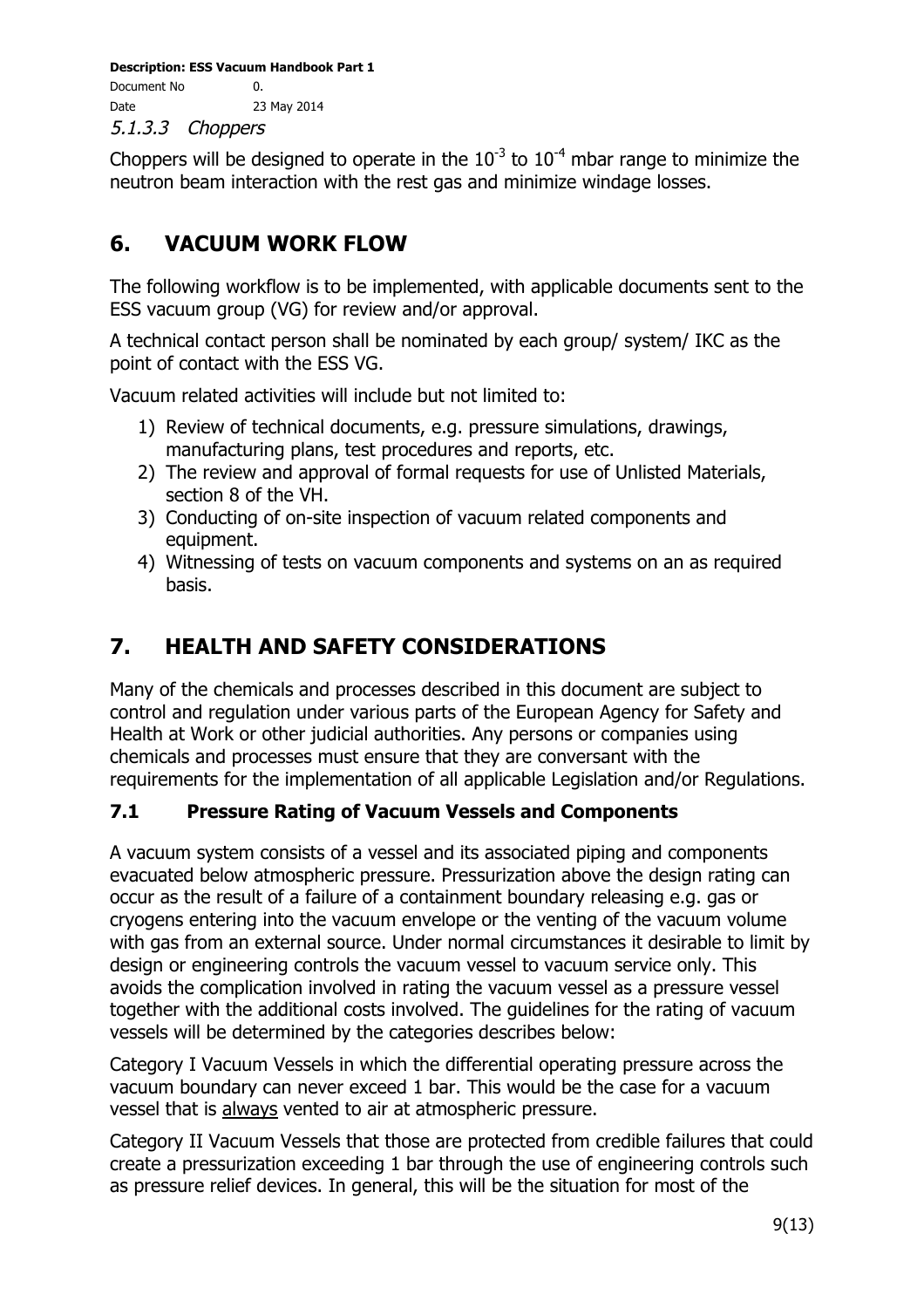Document No 0. Date 23 May 2014

vacuum vessels installed and operated at ESS. It is desirable in most cases to keep the vessel dry, avoiding moisture in the vessel that would occur if the vessel were to vented to atmosphere. This is especially important for the accelerator. When venting is from a pressurized gas source, pressure relive devices must be installed both at the source and also at the vacuum vessel. Since the gas source will be pressure regulated, the pressure relief device must be suitably sized to protect the vacuum vessel in the case of failure of this device.

Category III Vacuum Vessels are such that they are not or cannot be protected from credible failures that could create pressurization exceeding 1 bar. In this case these vessels will need to be designed as a pressure vessels in accordance with applicable codes.

# **8. GENERAL GUIDE TO THE SELECTION OF MATERIALS**

# **8.1 Ultra High Vacuum Applications**

In general, the term UHV applies to any vacuum applications where the pressure requirement is  $< 10^{-7}$  mbar.

Materials used for ALL vacuum systems and components of the accelerator and other systems exposed to vacuum and operating at  $< 10^{-7}$  mbar shall be selected from the approved list of materials for UHV applications UNLESS specific approval is given in writing by the ESS VGL.

It is important to ensure that the correct fabrication techniques (e.g. only the use of water-soluble machining lubricants for manufacture,) handling and cleaning procedures are used so as not to compromise the vacuum performance of the selected material.

Approved UHV Materials List:

- Stainless Steel ASTM type 304 & 316 series or ISO equivalent
- Copper OFHC (phosphorous de-oxidized grade shall not be used)
- Aluminium and its alloys. Do not use cast components.
- Gold
- **Silver**
- Titanium
- Molybdenum
- Platinum
- Beryllium Copper
- Ceramic (as  $Al_2O_3$ ) >90%
- Machinable glass (Macor)

Prohibited Materials List:

- **Brass**
- Soft Solder
- Standard Hard Solder
- Electrical Solder
- All Plastics
- ASTM type 303, free cutting stainless steel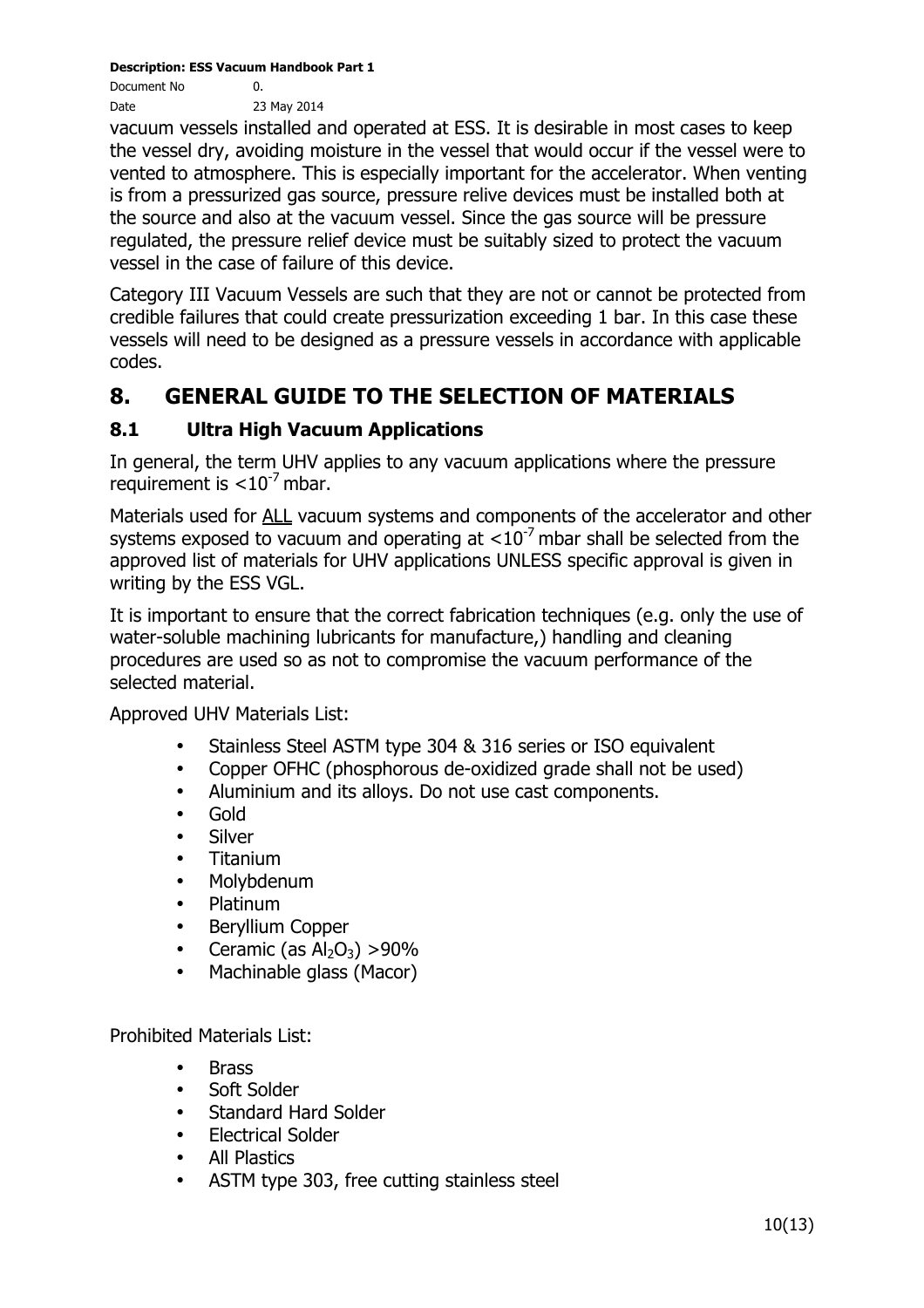Document No 0.

- Date 23 May 2014
	- All Glues
	- Greases
	- Silicon or sulphur based machining lubricants when machining any components (only water-soluble machining lubricants are permitted)
	- GE Varnish
	- Anodized surfaces or any mechanically polished components
	- Any material containing: Zinc, Cadmium, Phosphorus, Sodium, Selenium, Potassium or Magnesium

#### **8.2 High and Rough Vacuum Applications**

Materials approved for UHV applications are also suitable for high vacuum use. In addition, some of the materials specifically prohibited from use for UHV applications maybe suitable for the high vacuum use. Contact the ESS VG for assistance in the selection of alternate materials.

#### **8.3 Unlisted Materials**

The material list provided above is not extensive and a request can be made to the VGL to use an unlisted material. A requested shall be submitted, using the "Approval of Unlisted Material" form attached as Appendix A, to the ESS VGL for consideration and approval. Out-gassing measurements studies may need to be conducted to establish if the material being considered is suitable for vacuum service in the application proposed. Some materials will not be provided with blanket approval, e.g. insulated cable, which, in general, is procured on a batch-to-batch basis. In this case approval will be given, subjected to satisfactory out-gassing test measurements on the tested sample, for the use on that batch of material only.

# **9. APPLICABLE DOCUMENTS**

In the case of conflict, with the requirements stated in this VH, the VH shall take precedence. If the requirements of the VH are in conflict with Legislation and/or Regulations then these conflicts are to be brought to the attention of the VGL for resolution.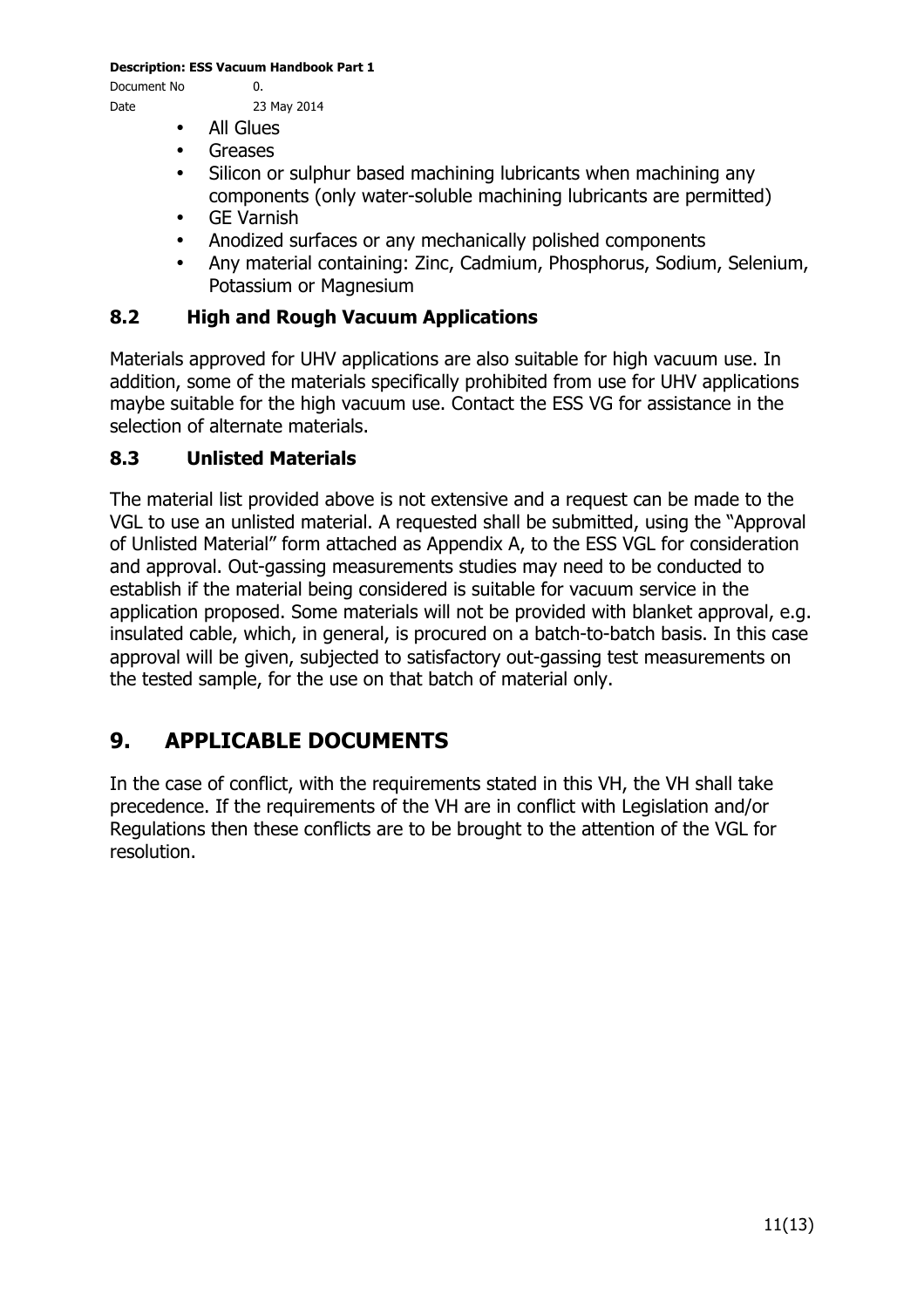Document No  $\mathbf{0}$ . Date 23 May 2014

#### 10. **APPENDIX**

# **ESS Unlisted Material approval**

| Part 1                                                                                                                                                                                                                                                    |                                                        |
|-----------------------------------------------------------------------------------------------------------------------------------------------------------------------------------------------------------------------------------------------------------|--------------------------------------------------------|
|                                                                                                                                                                                                                                                           | Date: $\frac{1}{\sqrt{1-\frac{1}{2}}\cdot\frac{1}{2}}$ |
|                                                                                                                                                                                                                                                           |                                                        |
|                                                                                                                                                                                                                                                           |                                                        |
|                                                                                                                                                                                                                                                           |                                                        |
| Hazard:                                                                                                                                                                                                                                                   |                                                        |
| Part 2                                                                                                                                                                                                                                                    |                                                        |
|                                                                                                                                                                                                                                                           |                                                        |
|                                                                                                                                                                                                                                                           |                                                        |
|                                                                                                                                                                                                                                                           |                                                        |
| Part 3<br>Test Responsible Person (print name): ______________________________Date: __________________________                                                                                                                                            |                                                        |
| <b>Calibration Pre-Test:</b><br>Standard sample: ___________________________Outgassing Rate: ___________________                                                                                                                                          |                                                        |
| <b>Outgassing Test:</b><br>Sample preparation description: example and a series of the series of the series of the series of the series of the series of the series of the series of the series of the series of the series of the series of the series o |                                                        |
|                                                                                                                                                                                                                                                           | hours.                                                 |
| RGA scan Assessment:                                                                                                                                                                                                                                      |                                                        |